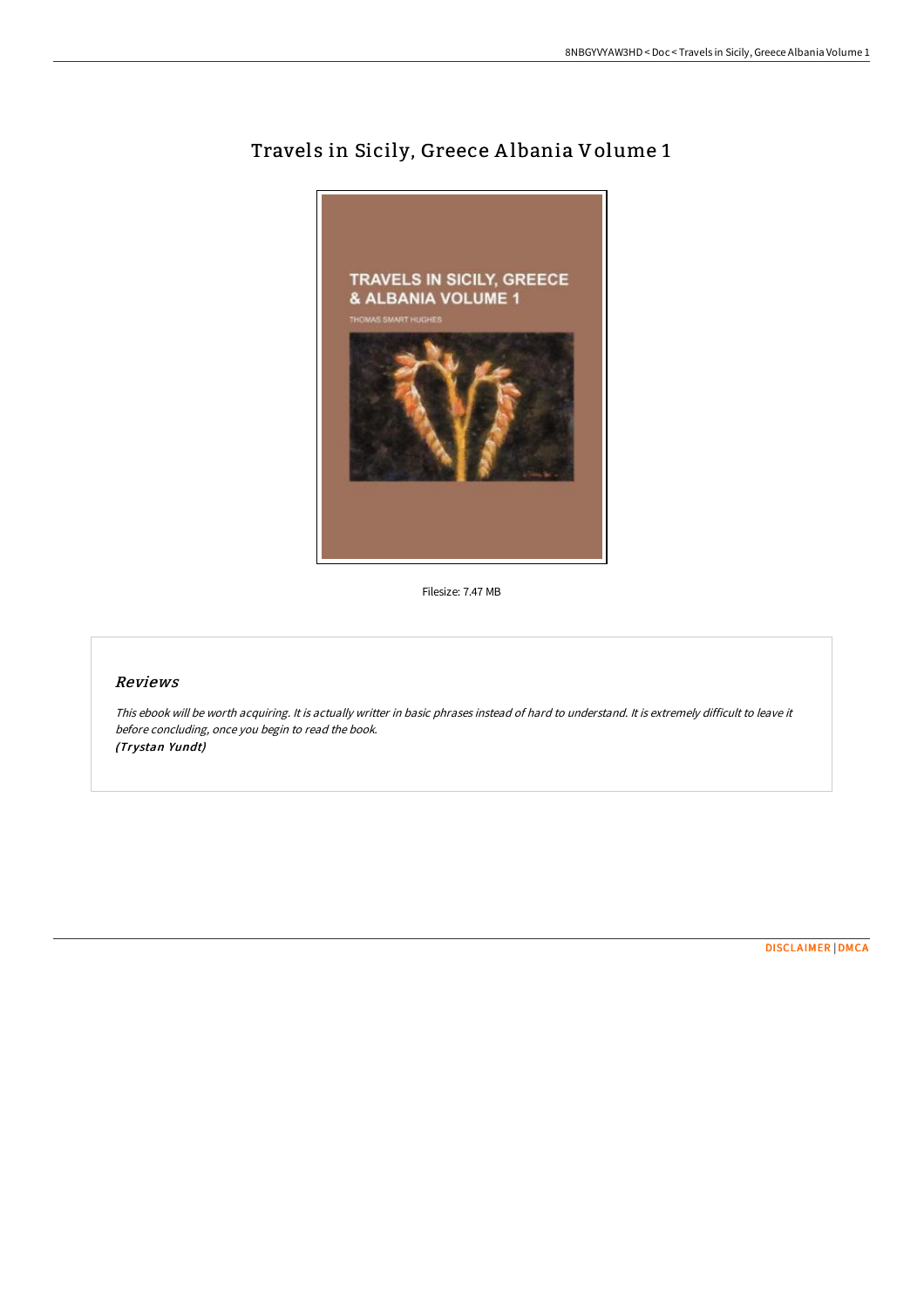## TRAVELS IN SICILY, GREECE ALBANIA VOLUME 1



Rarebooksclub.com, United States, 2012. Paperback. Book Condition: New. 246 x 189 mm. Language: English . Brand New Book \*\*\*\*\* Print on Demand \*\*\*\*\*.This historic book may have numerous typos and missing text. Purchasers can download a free scanned copy of the original book (without typos) from the publisher. Not indexed. Not illustrated. 1820 Excerpt: .of the girl to the mature graces of the matron and the venerable dignity of advanced age: the face of a sylph becomes almost at once transformed into a gorgon s head. In discussing this subject with Signore Lusieri he assured me that the fault lay not so much in the climate as in the destructive habits of the Grecian females, more especially in the abuse of the bath, which they attend almost daily, MANNERS AND CUSTOMS. \$\$5 remaining in its hot suclatories several hours at a time, where they discuss more scandal than circulates at an English tea-table in as many weeks: hence their colour vanishes and their fibres are relaxed; hence they become languid and unable to take wholesome exercise: soon after the age of twenty wrinkles begin to appear and they suffer all the inconveniences of premature debility. My informant very justly stigmatized another custom also connected with the bath, which permits young boys to attend their mothers in the bathing room till they arrive at the age of ten or twelve years; a practice more pernicious than this to the morals of youth can scarcely be conceived. Though the Grecian females are not accomplished, yet they possess a considerable degree of elegance in their address and manners: their salutation is particularly graceful, consisting of a gentle inclination of the body whilst the right hand is brought in contact with the waist: they are generally found by visitors reclining indolently on the sofas...

 $\begin{array}{c} \hline \Xi \end{array}$ Read Travels in Sicily, Greece [Albania](http://techno-pub.tech/travels-in-sicily-greece-albania-volume-1-paperb.html) Volume 1 Online  $\blacksquare$ [Download](http://techno-pub.tech/travels-in-sicily-greece-albania-volume-1-paperb.html) PDF Travels in Sicily, Greece Albania Volume 1